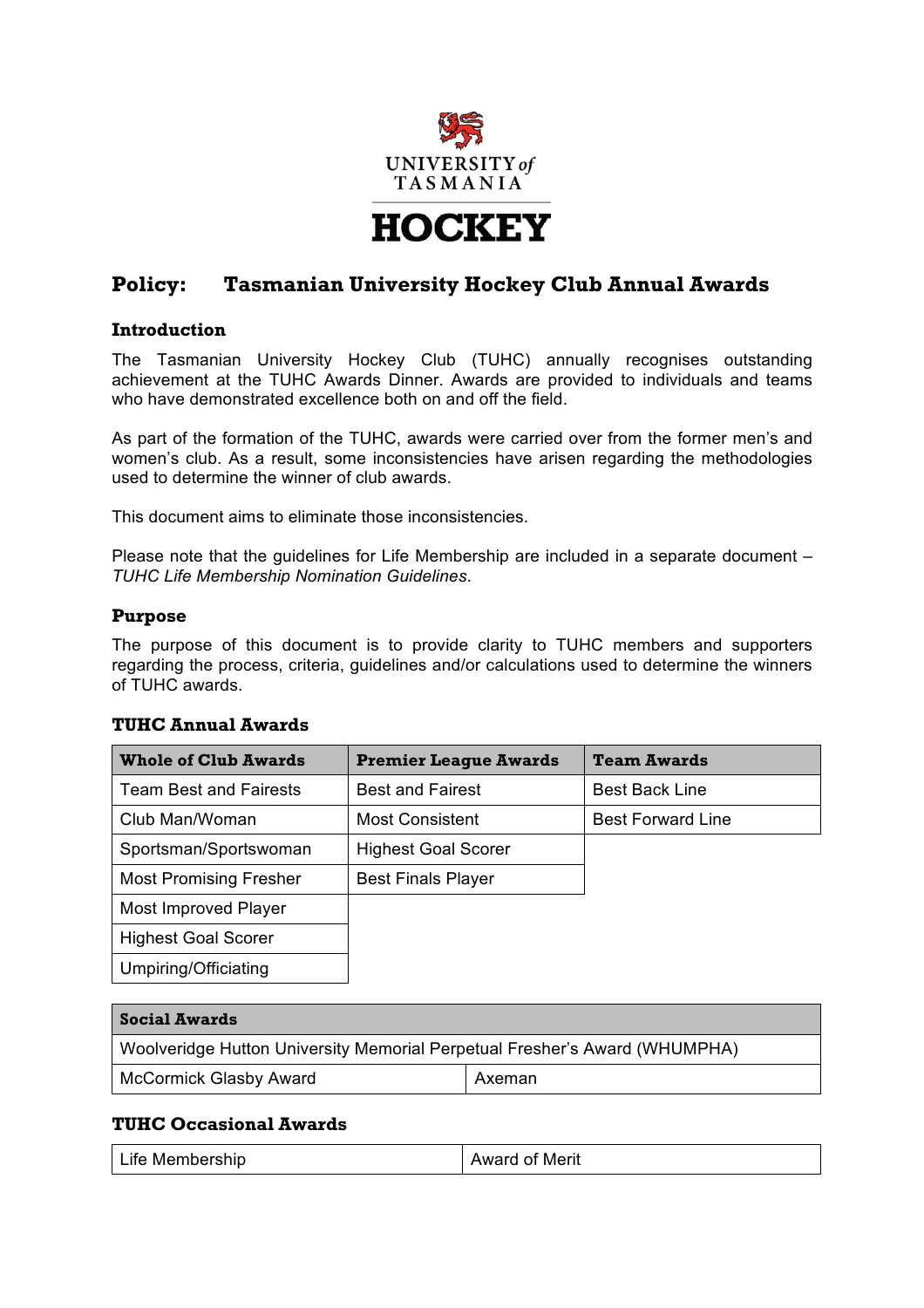# **Policy**

| <b>Award</b>          | <b>Team Best and Fairest</b>                                                                                                                                                                        |
|-----------------------|-----------------------------------------------------------------------------------------------------------------------------------------------------------------------------------------------------|
| <b>Awarded To</b>     | 1 x Club Senior Member for each Senior Team (First Grade and below)                                                                                                                                 |
| <b>Methodology</b>    | Tabulated from Southern Hockey League season data or Player Voted<br>(by agreement)                                                                                                                 |
|                       | By default, awarded to the player with the highest number of best and<br>fairest votes for each team based on Southern Hockey League season<br>data.                                                |
|                       | Teams which award player-voted best and fairest awards may choose to<br>nominate the player-voted award to represent the TUHC Best and<br>Fairest Award for that team. For player votes to be used: |
|                       | There must be agreement within the team to use player votes rather<br>$\bullet$<br>than Southern Hockey League votes to calculate the TUHC Best and<br><b>Fairest Award</b>                         |
|                       | The team must notify the TUHC Board before Game 3 that the team<br>$\bullet$<br>wishes to use player votes to calculate the TUHC Best and Fairest<br>Award for that team                            |
|                       | The team must nominate a player vote coordinator and a voting<br>$\bullet$<br>methodology to the TUHC Board before Game 3                                                                           |
|                       | Player votes must be collected on a game-by-game basis throughout<br>$\bullet$<br>the season.                                                                                                       |
| <b>Award Criteria</b> | n/a                                                                                                                                                                                                 |

## **Whole of Club Awards**

| Award                 | <b>Club Man / Club Woman</b>                                                                                                                                                                                                                                                                 |
|-----------------------|----------------------------------------------------------------------------------------------------------------------------------------------------------------------------------------------------------------------------------------------------------------------------------------------|
| <b>Awarded To</b>     | 1 x Men's Senior Member (Club Man)                                                                                                                                                                                                                                                           |
|                       | 1 x Women's Senior Member (Club Woman)                                                                                                                                                                                                                                                       |
| Methodology           | TUHC Board decision from nominations based on Award Criteria                                                                                                                                                                                                                                 |
| <b>Award Criteria</b> | Awarded to an individual that has shown outstanding commitment and<br>contribution to the club during the calendar year outside of their own<br>team. Areas of contribution may include, umpiring, coaching, the TUHC<br>Board, supporting other teams, recruitment and mentoring of others. |

| Award                 | Sportsman / Sportswoman                                                                                                                                                                                                                                                     |
|-----------------------|-----------------------------------------------------------------------------------------------------------------------------------------------------------------------------------------------------------------------------------------------------------------------------|
| <b>Awarded To</b>     | 1 x Men's Senior Member (Sportsman)<br>1 x Women's Senior Member (Sportswoman)                                                                                                                                                                                              |
| Methodology           | TUHC Board decision from nominations based on Award Criteria                                                                                                                                                                                                                |
| <b>Award Criteria</b> | Awarded to a player that has demonstrated outstanding sportsmanship<br>during the year. This player has gained the respect of teammates,<br>officials and other clubs by playing with fairness and integrity and is an<br>excellent role model for all players at the club. |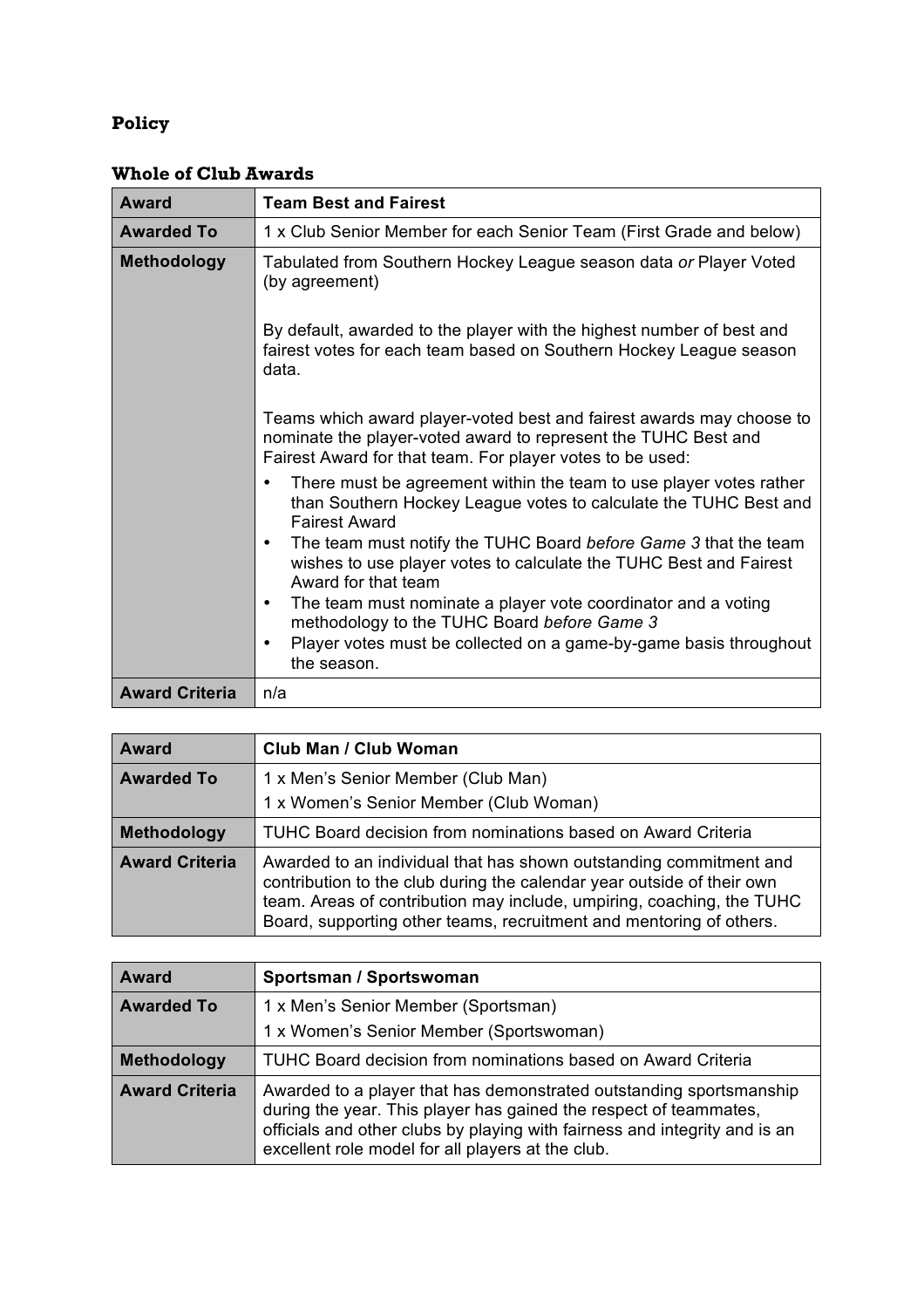| Award                 | <b>Most Promising Fresher</b>                                                                                                                                                                                                                                                                            |
|-----------------------|----------------------------------------------------------------------------------------------------------------------------------------------------------------------------------------------------------------------------------------------------------------------------------------------------------|
| <b>Awarded To</b>     | 1 x Men's Senior Member<br>1 x Women's Senior Member                                                                                                                                                                                                                                                     |
| Methodology           | TUHC Board decision from nominations based on Award Criteria                                                                                                                                                                                                                                             |
| <b>Award Criteria</b> | Awarded to a first year player who has displayed outstanding playing<br>potential in their first year of senior hockey. This player also shows<br>commitment to the club, through officiating, coaching, volunteering<br>and/or social events, and shows promise of being a future TUHC Board<br>member. |

| <b>Award</b>          | <b>Most Improved</b>                                                                                                                                                              |
|-----------------------|-----------------------------------------------------------------------------------------------------------------------------------------------------------------------------------|
| <b>Awarded To</b>     | 1 x Men's Senior Member (Sportsman)                                                                                                                                               |
|                       | 1 x Women's Senior Member (Sportswoman)                                                                                                                                           |
| Methodology           | TUHC Board decision from nominations based on Award Criteria                                                                                                                      |
| <b>Award Criteria</b> | Awarded to a player who has demonstrated commitment to their own<br>development and has shown clear improvement in their technical skills,<br>understanding and game performance. |

| <b>Award</b>          | <b>Highest Goal Scorer</b>                                                                                        |
|-----------------------|-------------------------------------------------------------------------------------------------------------------|
| <b>Awarded To</b>     | 1 x Men's Senior Member<br>1 x Women's Senior Member                                                              |
| Methodology           | Tabulated from Southern Hockey League season data<br>Awarded to the player with the most goals in a single grade. |
| <b>Award Criteria</b> | n/a                                                                                                               |

| <b>Award</b>          | <b>Umpiring/Officiating</b>                                                                                                                             |
|-----------------------|---------------------------------------------------------------------------------------------------------------------------------------------------------|
| <b>Awarded To</b>     | 1 x Club Senior Member                                                                                                                                  |
| Methodology           | TUHC Board decision from nominations based on Award Criteria                                                                                            |
| <b>Award Criteria</b> | Awarded to an individual who has shown enthusiasm and either<br>significant development or excellence in their umpiring/officiating during<br>the year. |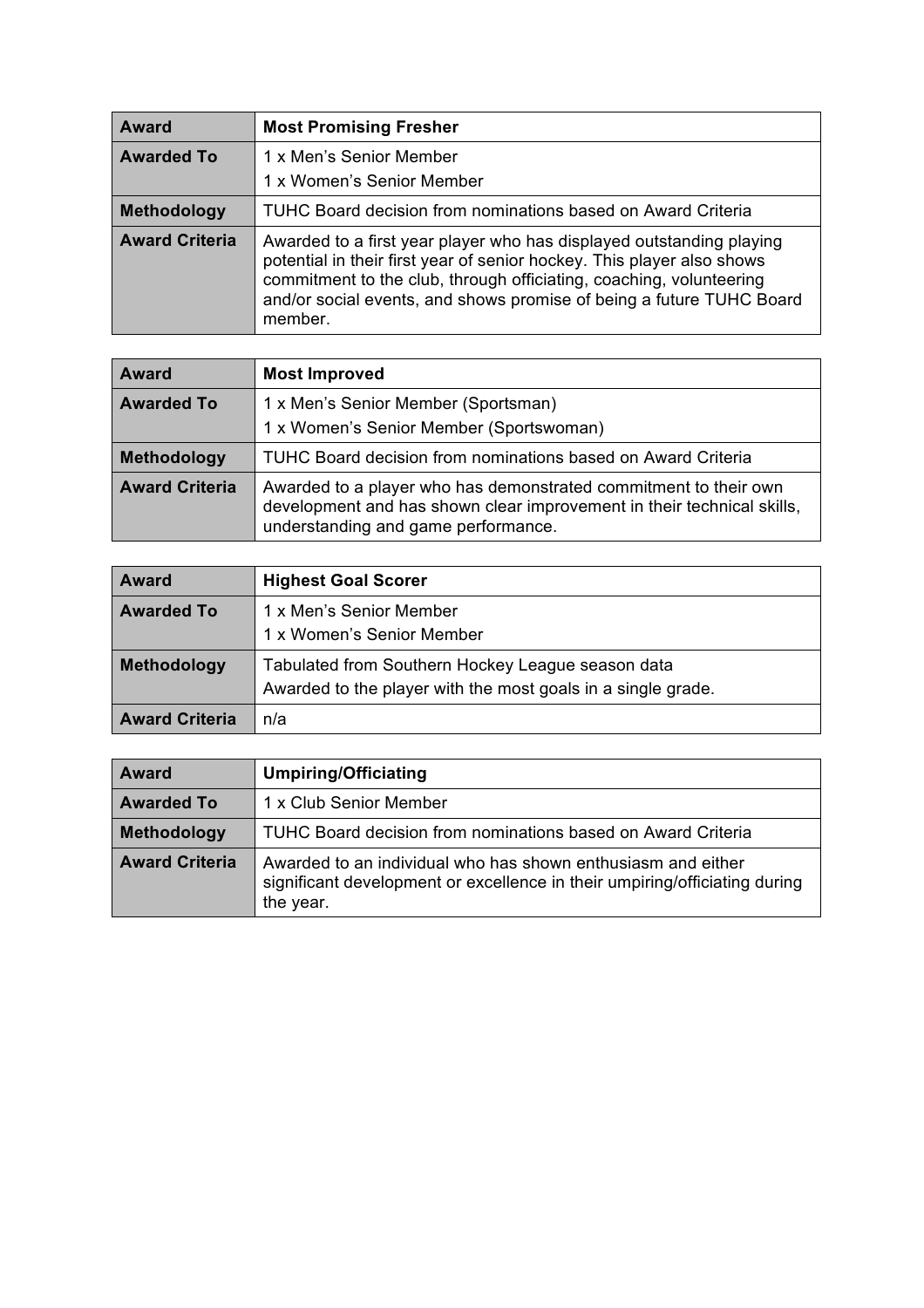# **Premier League Awards**

| <b>Award</b>          | <b>Premier League Best and Fairest</b>                                                                                                      |
|-----------------------|---------------------------------------------------------------------------------------------------------------------------------------------|
| <b>Awarded To</b>     | 1 x Men's Premier League Player                                                                                                             |
|                       | 1 x Women's Premier League Player                                                                                                           |
| Methodology           | Tabulated from Southern Hockey League season data<br>Awarded to the player with the most best and fairest votes for TUHC<br>Premier League. |
| <b>Award Criteria</b> | n/a                                                                                                                                         |

| <b>Award</b>          | <b>Premier League Most Consistent</b>                                                                                                                                                                                                                                                                                               |
|-----------------------|-------------------------------------------------------------------------------------------------------------------------------------------------------------------------------------------------------------------------------------------------------------------------------------------------------------------------------------|
| <b>Awarded To</b>     | 1 x Men's Premier League Player                                                                                                                                                                                                                                                                                                     |
|                       | 1 x Women's Premier League Player                                                                                                                                                                                                                                                                                                   |
| Methodology           | Calculated from Southern Hockey League season data                                                                                                                                                                                                                                                                                  |
|                       | Awarded to the player with the highest points total based on the formula<br>below:                                                                                                                                                                                                                                                  |
|                       | 1 point per game<br>Games played:<br>٠<br>Goals scored:<br>1 point per goal<br>$\bullet$<br>Umpires' Votes:<br>1 point per vote<br>٠<br>Green cards:<br>-1 point per card<br>٠<br>-5 points per card<br>Yellow cards:<br>$\bullet$<br>-10 points per card<br>Red cards:<br>٠<br>Points are awarded for all games, including finals. |
| <b>Award Criteria</b> | n/a                                                                                                                                                                                                                                                                                                                                 |

| <b>Award</b>          | <b>Premier League Highest Goal Scorer</b>                          |
|-----------------------|--------------------------------------------------------------------|
| <b>Awarded To</b>     | 1 x Men's Premier League Player                                    |
|                       | 1 x Women's Premier League Player                                  |
| Methodology           | Tabulated from Southern Hockey League season data                  |
|                       | Awarded to the player with the most goals for TUHC Premier League. |
| <b>Award Criteria</b> | n/a                                                                |

| <b>Award</b>          | <b>Premier League Best Finals Player</b>                                                            |
|-----------------------|-----------------------------------------------------------------------------------------------------|
| <b>Awarded To</b>     | 1 x Men's Premier League Player                                                                     |
|                       | 1 x Women's Premier League Player                                                                   |
| Methodology           | <b>Player Voted</b>                                                                                 |
|                       | Awarded to the player with the highest vote total for TUHC Premier<br>League finals games.          |
|                       | Premier League players vote for best and fairest player on 3, 2 & 1<br>basis after each finals game |
|                       | Not awarded in years in which finals are not played<br>٠                                            |
| <b>Award Criteria</b> | n/a                                                                                                 |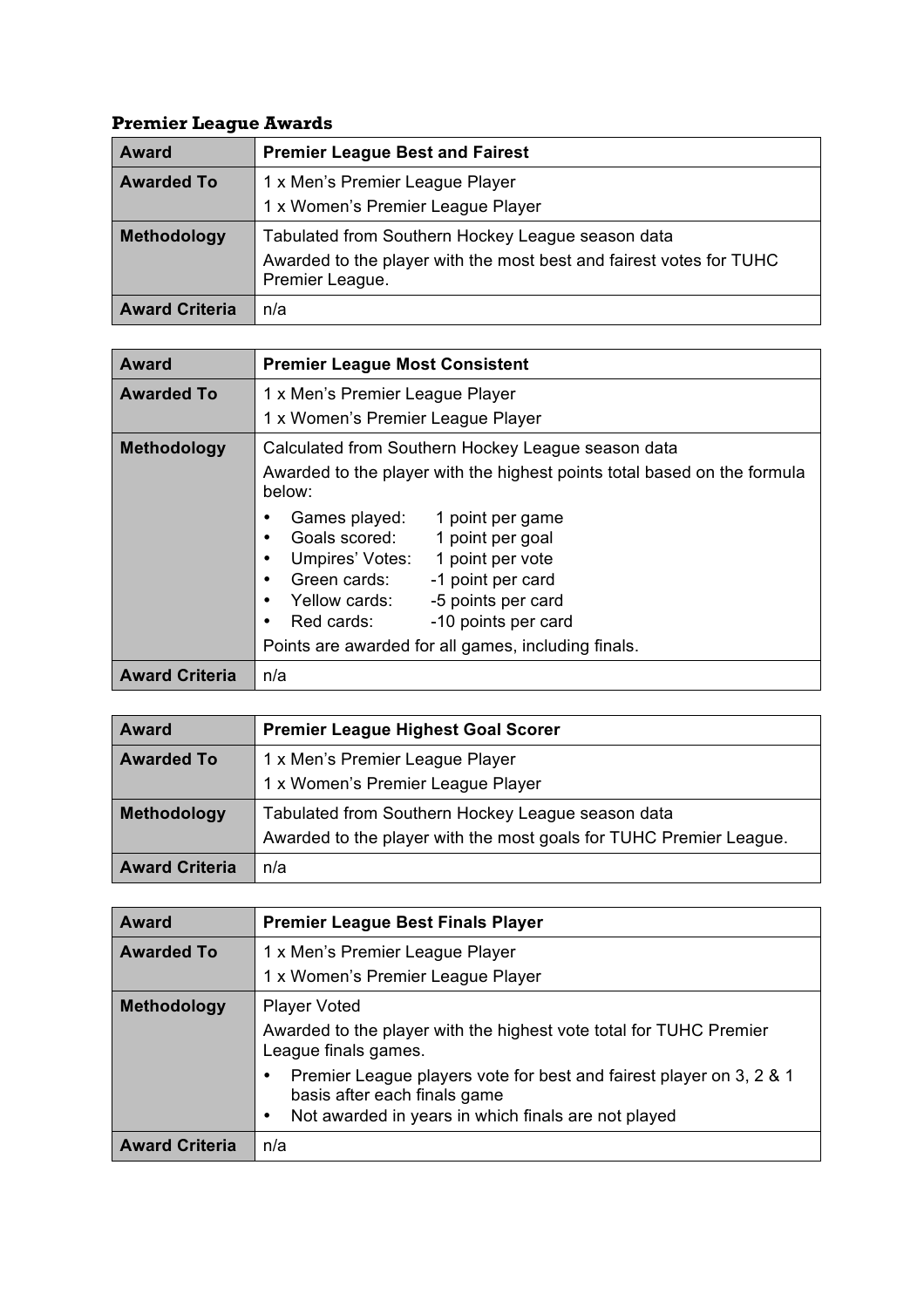### **Team Awards**

| <b>Award</b>          | <b>Best Back Line</b>                                                                                   |
|-----------------------|---------------------------------------------------------------------------------------------------------|
| <b>Awarded To</b>     | 1 x Senior Team                                                                                         |
| Methodology           | Calculated from Southern Hockey League season data                                                      |
|                       | Awarded to the team with the lowest goals conceded per game for the<br>season, using the formula below: |
|                       | Goals conceded per game = Total goals conceded                                                          |
|                       | Total games played                                                                                      |
| <b>Award Criteria</b> | n/a                                                                                                     |

| <b>Award</b>          | <b>Best Forward Line</b>                                                                                                                                     |
|-----------------------|--------------------------------------------------------------------------------------------------------------------------------------------------------------|
| <b>Awarded To</b>     | 1 x Senior Team                                                                                                                                              |
| Methodology           | Calculated from Southern Hockey League season data<br>Awarded to the team with the highest goals scored per game for the<br>season, using the formula below: |
|                       | Goals scored per game =<br>Total goals scored<br>Total games played                                                                                          |
| <b>Award Criteria</b> | n/a                                                                                                                                                          |

### **Social Awards**

| <b>Award</b>          | Woolveridge Hutton University Memorial Perpetual Fresher's<br><b>Award (WHUMPHA)</b>                                                                                                         |
|-----------------------|----------------------------------------------------------------------------------------------------------------------------------------------------------------------------------------------|
| <b>Awarded To</b>     | 1 x Women's Senior Member                                                                                                                                                                    |
| Methodology           | WHUMPHA Coordinator decision from nominations                                                                                                                                                |
| <b>Award Criteria</b> | Awarded to a female player who has done an uncharacteristically foolish<br>but hilarious act, or series of acts, during the year. There is no<br>requirement to be a Fresher to be eligible. |

| <b>Award</b>          | Axeman                                                                                                                                                                                                   |
|-----------------------|----------------------------------------------------------------------------------------------------------------------------------------------------------------------------------------------------------|
| <b>Awarded To</b>     | 1 x Men's Senior Member                                                                                                                                                                                  |
| Methodology           | Axeman Award Coordinator decision from nominations                                                                                                                                                       |
| <b>Award Criteria</b> | Awarded to a male player who has performed one or more overly-<br>enthusiastic, overly-competitive, reckless, irresponsible, dangerous,<br>marginally dirty or ridiculous on-field acts during the year. |

| <b>Award</b>          | <b>McCormick Glasby Award</b>                                                                                                                           |
|-----------------------|---------------------------------------------------------------------------------------------------------------------------------------------------------|
| <b>Awarded To</b>     | 1 x Men's Senior Member                                                                                                                                 |
| <b>Methodology</b>    | Dickhead Award Coordinator decision from nominations                                                                                                    |
| <b>Award Criteria</b> | Awarded to a male player who has performed one or more reckless,<br>irresponsible, ridiculous, stupid, embarrassing or foolish acts during the<br>vear. |